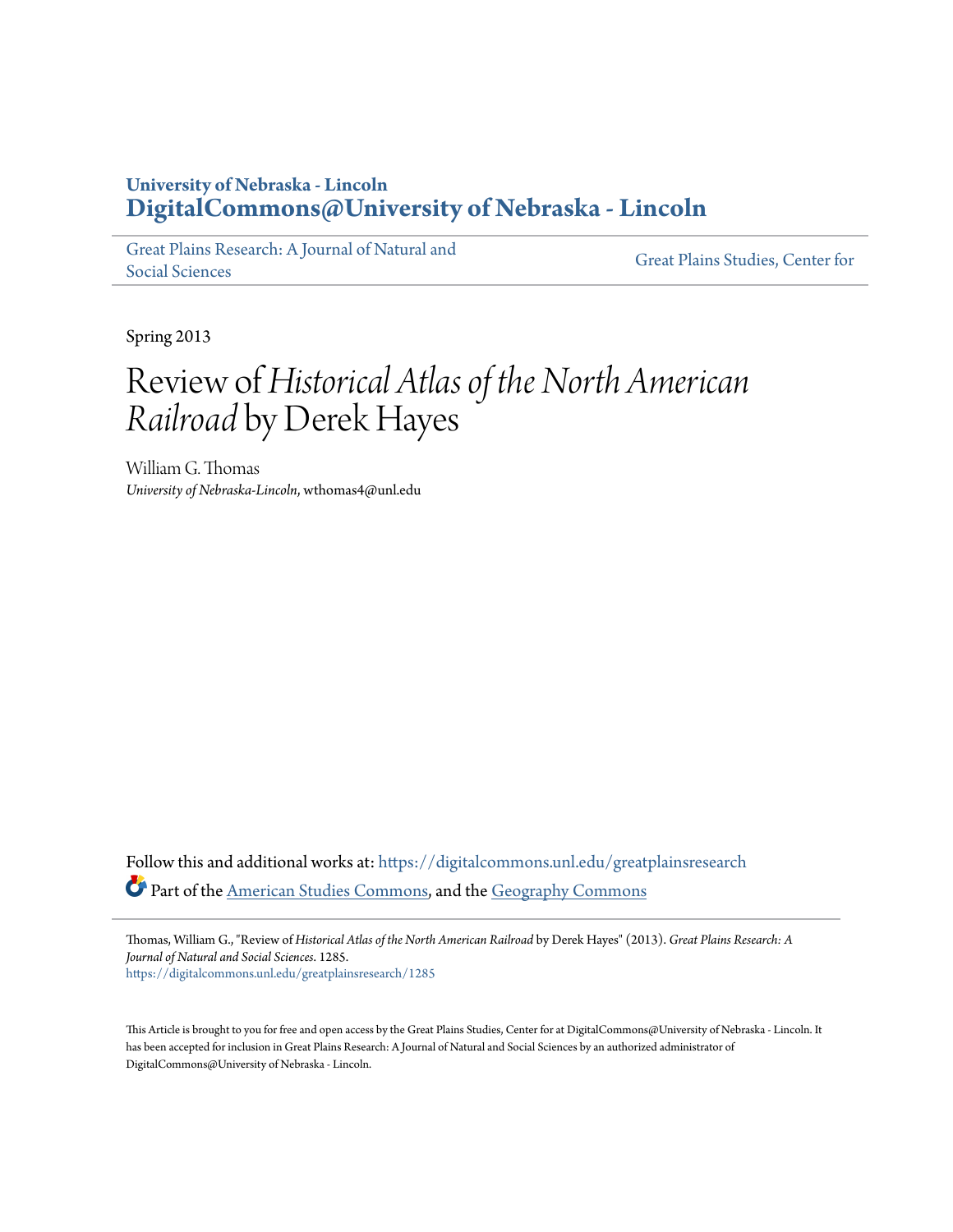Historical Atlas of the North American Railroad. By Derek Hayes. Berkeley: University of California Press, 2010. 224 pp. Maps, illustrations, photographs, notes, bibliography, index. \$39.95 cloth.

Lavishly illustrated, beautifully bound, and richly textured, this volume stunningly reproduces the visual culture of the railroad: its maps, brochures, advertisements, broadsides, and pamphlets. Derek Hayes has brought together over 400 maps, ranging from the first railroad survey map drawn in the U.S., filed in 1809, to President Barack Obama's "Vision for High Speed Rail in America," published in 2009. This is an impressive compilation, but it is not an atlas in the conventional sense. Hayes considers a "map" to be any printed item with geographical information on it, whatever its genre. Whether a route map, advertisement, or ticket, whether railroad-produced or not, all are considered "maps" and treated without regard to their original purpose or format. For this atlas, moreover, Hayes has produced no new cartography, either representational or analytical.

Hayes has interwoven narrative text on the history of the railroad among the illustrations, and the volume suffers as a result, creating several problems. First, we learn nothing about the workers who built these colossal enterprises, or the tunneling, bridging, and grading operations they undertook. Second, older myths are perpetuated here. The most obvious example is Hayes's dismissive depiction of the Grangers as cranky obstacles to progress. His treatment of land grants is equally neorevisionist. Hayes suggests correctly that the railroads received less-sizable grants than were often depicted in some hyperbolic maps. But his conclusion, left there, misleads: after all, the federal land grant to the Union Pacific Railroad roughly equaled the square mileage of New Jersey and New Hampshire combined; the Central Pacific got, in effect, Maryland. Native American losses to the railroads go entirely unmentioned.

Third, Hayes's narrative is unapologetically triumphant and